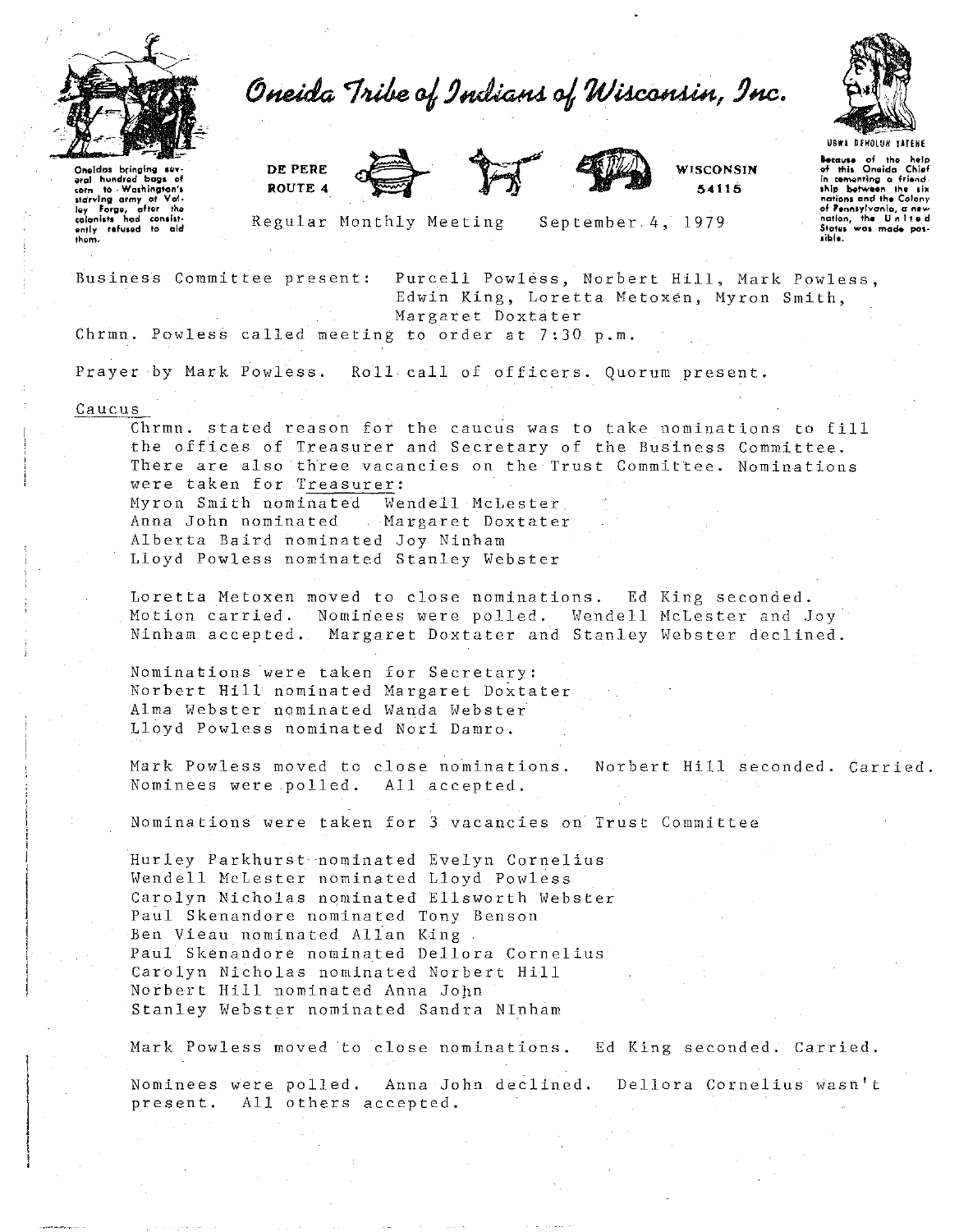



Oneidas bringing sov eral hundred bags of to Washington's starving army of starving army at Valley Forge, after the<br>colonists had consistently refused to aid<br>them. DE PERE ROUTE 4



**WISCONSIN** 54115

Because of the help of this Oneida' Chief<br>in comenting a friend-<br>ship between the six<br>nations and the Colony of Pennsylvania, a new<br>nation, the United<br>States was made possible.

 $P. 2$  Sept. 4, 1979

Chrmn. Powless asked for volunteers for Election Board; two judges. two clerks, and two tellers. The following volunteered; Ben Vieau. Mary Edna Greendeer, Vera Wilson, Lillian King, Ella Sauer, Bruce King. (Alice Schuyler volunteered to be an alternate; also Alberta  $Baird)$ 

Loretta Metoxen moved to pay a stipend of \$30 to each member of the Election Board. Norbert Hill seconded. After discussion, Loretta amended her motion to pay \$45 to each member, Norbert concurred. Motion carried, none opposed.

There was discussion concerning Margaret Doxtater running for Secretary when she is a member of the Business Committee. If she wins, there will still be a vacancy on the Business Committee. There was discussion of amending the election ordinance or holding another election if Margaret gets the Secretary's position. The final decision was that if Margaret wins, a special election will be held for the vacancy.

There is still a vacancy on the Education Board from the Pulaski School district. Vera Wilson nominated Geralding Stevens.

Caucus ended 8:10 p.m. Meeting continued with regular order of business.

The minutes of August 1, 1979 were approved as written. Minutes of Aug. 20, 1979. Loretta made an addition to "Loretta made a motion that the Tribe finance the building and concur with the Bingo Committee's recommendation to use \$16,500 of Bingo proceeds, with the balance of funds to come from other sources" with the words "as stated in my memo". The minutes were approved as corrected.

## Tabled Business

Housing report for July. Discussion of administration funds in the CD Block Grant, that the Housing Authority wants to use.  $\operatorname{Car1}$ Rassmussen stated that there are no funds available. Lois Powless asked for a letter from the Planning office stating this. Mark moved to accept the Housing report for July. Loretta seconded. Motion carried unanimously.

## Ceta 8% raises

Tony Utschig requested a special meeting with the Business Committee and the Manpower Council. Mark made a motion to have the special meeting Sept. 18, at 9 a.m. at the Tribal Building. Margaret sec-Motion carried unanimously. onded.

## New Business

Planning Office news release. Loretta moved to approve the release of Legal Argument for Tribal Zoning Authority as proposed. Edwin seconded. Motion carried, 5 for, 1 opposed (Mark)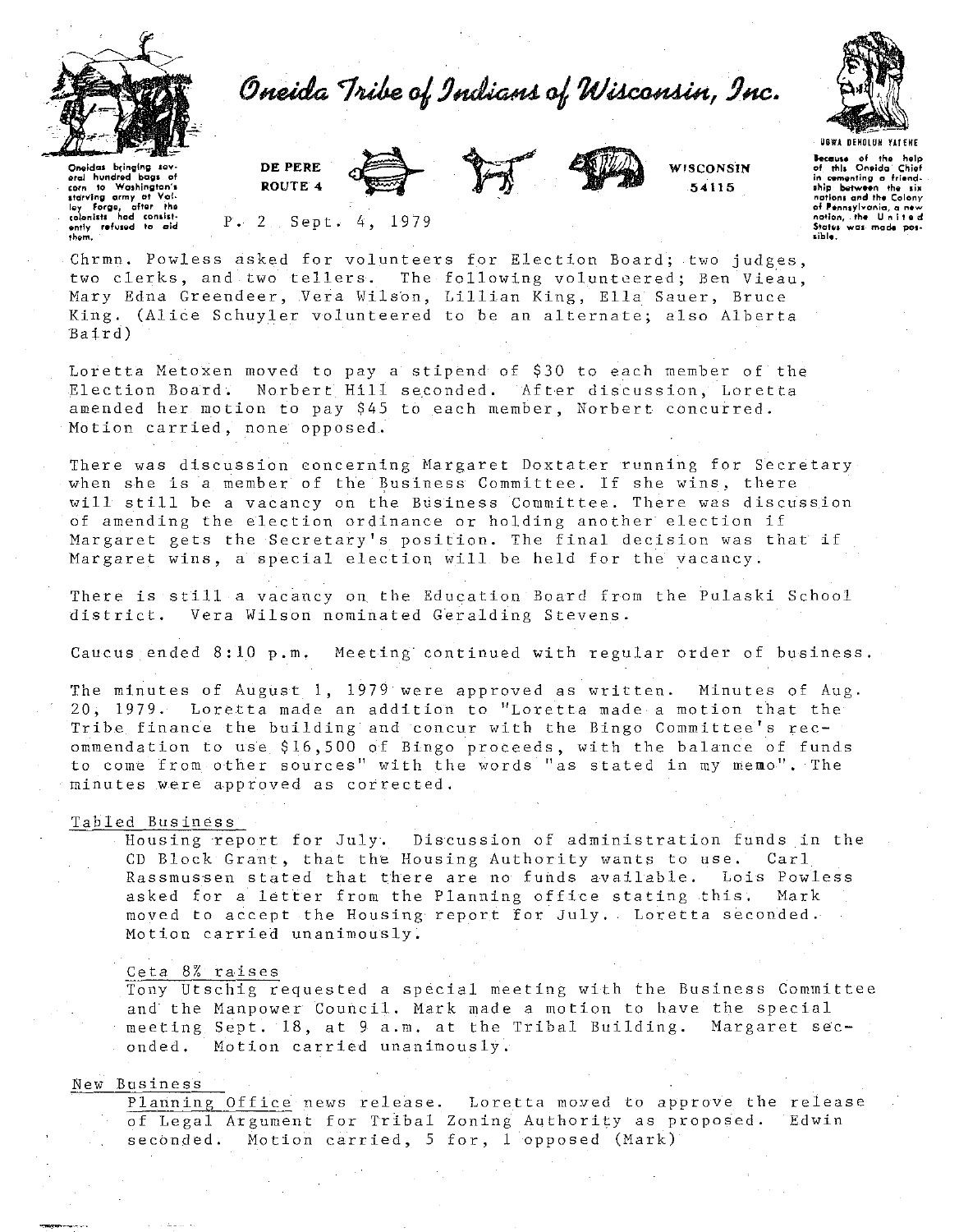



UGWA DENOLUN YATENE

Because of the help<br>of this Onelda Chief in cementing a friend-<br>ship between the six<br>nations and the Colony of Pennsylvania, a new<br>nation, the United Status was made

Oneidas brinaína aral hundred bags of<br>corn to Washington's corn starving army at Valley Forge, after the colonists not consist-<br>ently refused to aid<br>them. DE PERE ROUTE 4

Sept. 4, 1979



WISCONSIN

54115

Status Report

 $P \cdot 3$ 

Loretta moved to approve a contract with Gerald Braun Construction at Hillside Park, not to exceed \$2,500.00. Margaret seconded. Motion carried unanimously.

Discussion of the Vande Hei Farm tabled to Land meeting.

Bids on Senior Center Construction Loretta moved to approve the recommendation that OTDC and Murphy Construction be awarded contracts where they are lower. (OTDC-Parking lot) (Murphy Const.- Blacktop) Edwin seconded. Motion carried.

Loretta moved that the Business Committee authorize the Planning Office to complete the study on Morgan's Store. Myron seconded. Motion carried unanimously.

Loretta moved to reprint the "History of the Oneida Indians" and it be circulated at the cost per issue to recover the cost of printing. Mark seconded. Motion carried unanimously.

Loretta moved to approve the report. Edwin seconded. Motion carried.

Health Board Minutes

Mark moved to approve July 20 minutes. Norbert seconded. Motion carried, 5 for, 1 opposed (Myron) Mark moved to approve July 27 minutes. Margaret seconded. Motion carried, 5 for, 1 opposed (Myron) Mark moved to approve July 30 minutes. Edwin seconded. Motion carried, 5 for, 1 opposed (Myron) Edwin moved to approve August 8 minutes. Loretta seconded. Motion carried, 5 for, 1 opposed (Myron). Mark moved to approve August 18 minutes. Norbert seconded. Motion carried, none opposed

August 21 minutes. Health Board requested a special meeting. Mark moved that a special meeting be held Sept. 13, at 6:30 p.m. at the Tribal Building. Loretta seconded. Motion carried, none opposed.

Land Committee report

Mark moved to table report to Sept. 12 meeting. Norbert seconded. Motion carried, none opposed.

Tobacco Ordinance

Mark moved to adopt Tobacco Ordinance. Edwin seconded. Motion carried, 4 for, 2 opposed (Myron, Norbert)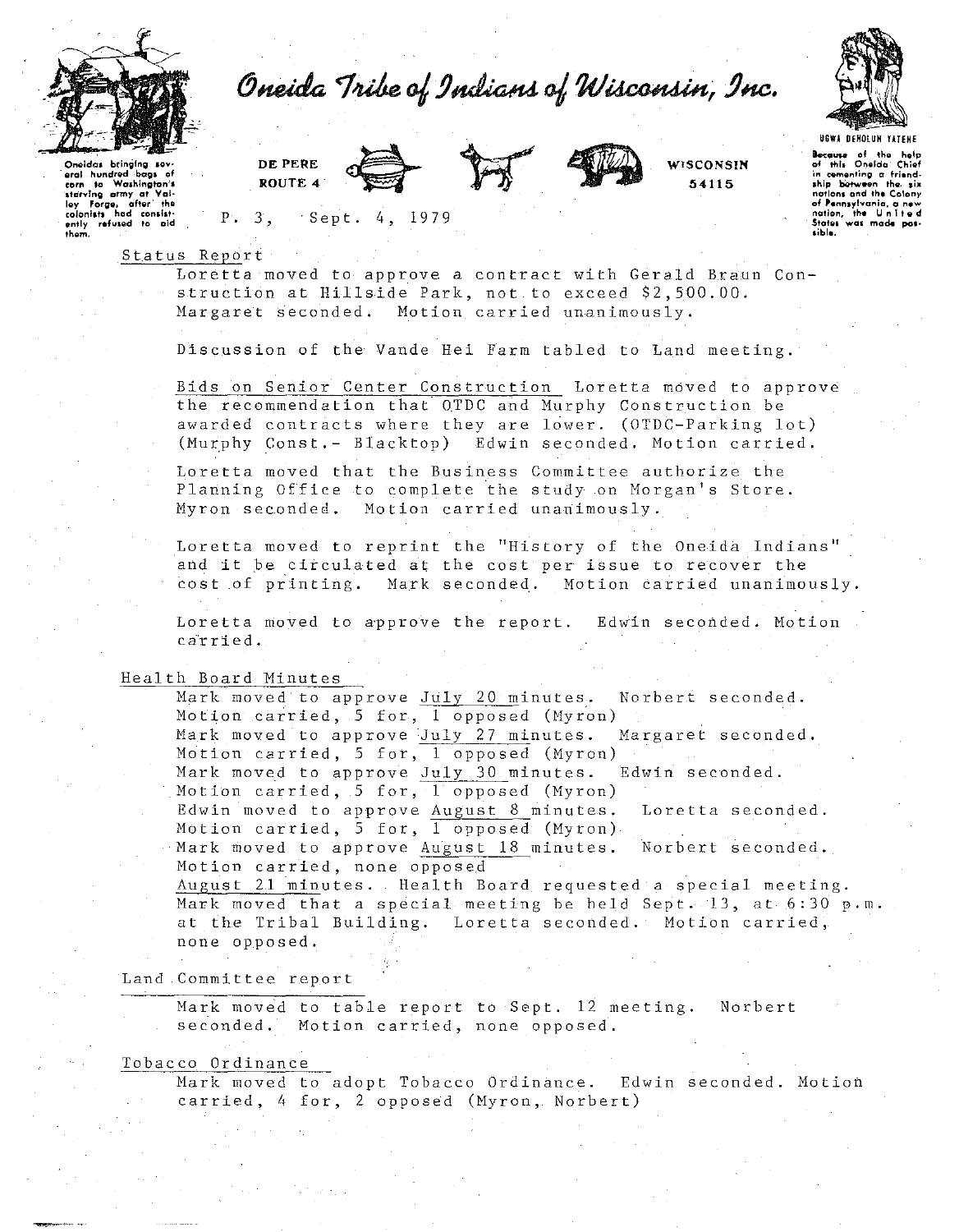



Oneidas bringing sev-<br>exim hondred bags of<br>coim to Washington's<br>sterving army at Val-<br>ley Farge, after the<br>colonists had consist-<br>enly refused to eid<br>them.

DE PERE ROUTE 4

Sept 4, 1979



**WISCONSIN**  5411 5

**lecaUM of tho holp of rill• Oneida- Chief**  in comonting a friend-<br>ship <del>between the six</del><br>nations and the Colony **of "•rmlylvonio, a n•w nation, the U n** I I **11 d Stat"' was made pot· tible.** 

RNIP Report

Mark moved to approve travel request to Madison Aug. 21-22. Margaret Seconded. Motion carried unanimously. Loretta moved to approve travel request to Wausau Sept.  $5-7$ . Margaret seconded. Motion carried unanimously. Margaret moved to authorize Bill Gollnick to assist in the proposal writing for Title XX Special Project. Loretta seconded. Motion carried unanimously. Margaret moved to approve report. Loretta seconded. Motion carried unanimously.

Memo from Commodity Planner

Chrmn. re'quested plans in writing for next meeting.

Head Start - Early Childhood

Norbert moved to approve the hiring of Mrs. Sue Passage to replace Joylyn Cornelius who is on maternity leave until November 23. Edwin seconded. Motion carried unanimously.

Norbert moved to approve travel request for Ruby White to Title IV conference in Oklahoma Sept 3-6. Margaret seconded. Motion carried unanimously.

Housing report for August

Mark moved to approve report. Loretta seconded. Motion carried, unanimously.

Housing Authority presented a resolution for Resident Training and Counseling Program. Norbert moved to adopt the resolution. Edwin seconded. Loretta moved to amend the resolution to include the source of funds for the Program. Edwin concurred. Motion carried unanimously.

Edwin present a resolution for a loan from the BIA in the amount of \$315,000.00 to construct a machine shop in the Industrial Park. Mark moved to adopt resolution. Edwin seconded. Motion carried, 5 for, 1 opposed (Myron)

Personnel recommendations.

.....<br>Loretta moved to approve Lucille Cook for the position of WIC Aide. Mark seconded. Motion carried, 3 for, 2 opposed.

Mark moved to approve Henrietta Oudenhoven for the position of Dental Assistant. Loretta seconded. Motion carried, unanimously.

Norbert moved to approve Robert Archiquette for the position of Tribal Controller. Mark seconded. Motion lost, 2< for, 4 opposed. Position will be readvertised.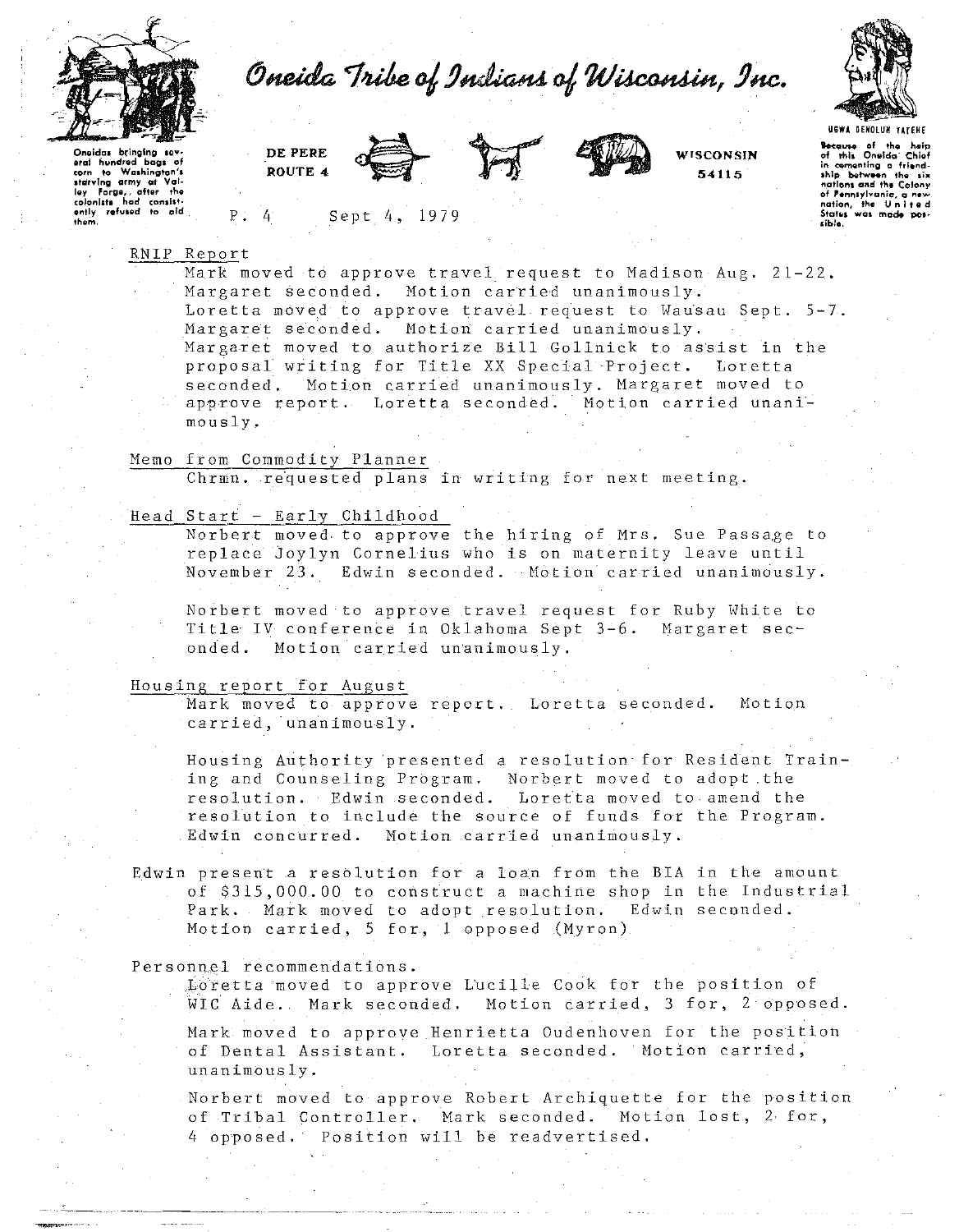

Oneida Tribe of Indians of Wisconsin, Inc.



Oneldas bringing Oneldas bringing sev-<br>eral hundred bags of<br>corn to Washington's<br>starving army at Val-<br>ley Forge, after the<br>rolonists had consist-<br>enly refused to ald<br>them. DE PERE ROUTE 4



Sept. 4, 1979



**WISCONSIN.** 54115

Secause of the help<br>of this Oneida Chief in comenting a friend-<br>ship between the six ship between the Colony<br>nations and the Colony<br>of Pennsylvania, a new<br>nation, the United<br>States was made posa indo

Personnel

 $P. 5$ 

Loretta moved to approve Laura King for the position of Computer operator. Edwin seconded. Vote was tied, 3 for, 3 against. Chairman voted to approve.

Margaret moved to approve Bruce Jensen for the position of Accountant. Loretta seconded. Motion carried, 4 for, 1 opposed, 1 abstention.

Loretta moved to approve Leona Vanden Langenberg for the position of Health Center Housekeeper. Margaret seconded. Motion carried, 5 for, 1 opposed (Myron)

EOC report. Mark moved to approve August report. Margaret seconded. Motion carried unanimously.

Personnel recommendation

Edwin moved to approve Debbie House for Administrative Assistant for the Tribal School. Margaret seconded. Motion carried, 4 for, 1 opposed, 1 abstention.

Bingo report

Loretta moved to approve Aug. report. Mark seconded. Motion carried, 5 for, 1 opposed (Myron)

Loretta presented a request from EchoHawk for \$500. Loretta moved to approve request. Norbert seconded. Motion lost, 2 for, 3 against, 1 abstention.

**NCAI RESOLUTION** 

Norbert moved to approve resolution. Loretta seconded. Motion carried, 4 for, 2 opposed. Chairman will not be going to convention. Margaret moved to designate Norbert Hill to be the delegate, with Loretta Metoxen as alternate. Edwin seconded. Motion carried, 5 for, 1 opposed.

Norbert moved to approve travel request for Loretta to Madison Sept 6, and to Flandreau Sept. 20 and 21. Edwin seconded. Motion carried, 3 for , 2 opposed, 1 abstention.

Loretta moved to approve travel request for Norbert to Madison Sept. 6. Margaret seconded. Motion carried, 5 for, 1 opposed.

A special meeting will be held with the Commission on Aging Sept. 13.

Bill Gollnick made a presentation in regards to the situation in